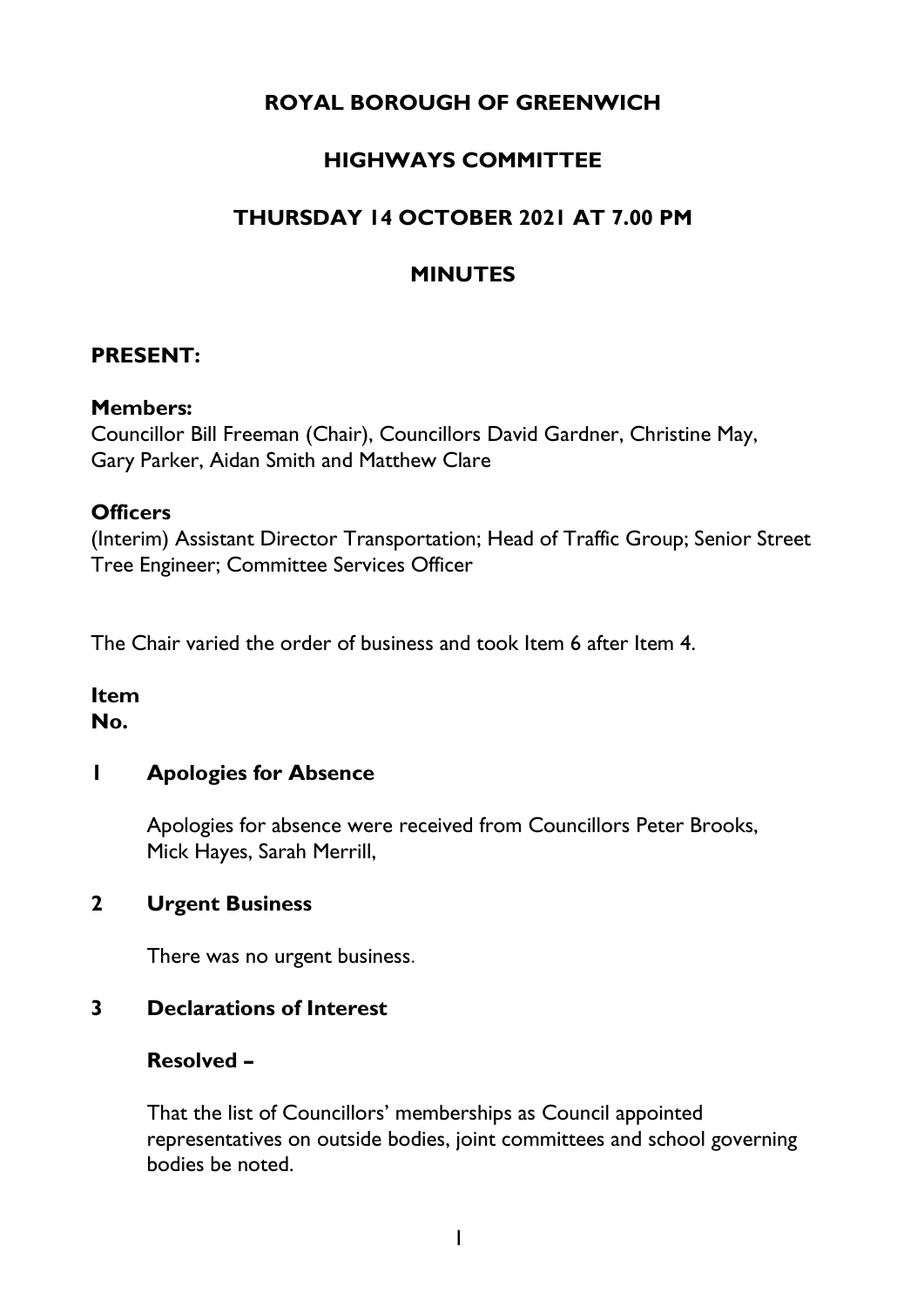### **4 Minutes**

### **Resolved -**

That the minutes of the meeting of the Highways Committee held on 7 July 2021 be agreed and signed as a true and accurate record.

### **5 Petition for Street Tree Planting - Goldsmid Street, Plumstead**

The Senior Street Tree Engineer gave an illustrated introduction to the report.

In response to questions from the Committee, the Senior Street Tree Engineer replied that funding would come from the London Authority. Officers were happy to work with organisations such as Trees for Cities and Trees for Streets; the issue was always not just planting but the maintenance thereafter. When choosing a street for planning they considered the amount of space on the footpath and where that was limited they chose a smaller species of tree. There was a company that do underground tree pits, which allowed the trees to live longer and they could be built out into the highway. Tree pits could have a built in reservoir which could connect with the drainage system so they could always have sufficient water. With regard to the use of build outs though they were the better option that meant the loss of parking spaces and residents did not want to lose parking spaces. While hedges were important they were even more maintenance than a tree, and could block access on footpaths if overgrown.

The Head of Traffic Group emphasised that while happy to engage with partners and the community and plant more trees they had also to consider the maintenance budget. The Head of Traffic Group advised that could look to have a strategy with regard to delivering generally in future but they did not have the capacity to do so at present.

### **Resolved –**

That the proposed response to the petition as set out in the report, and that it will be reported to Full Council at its meeting on 27 October 2021 be noted.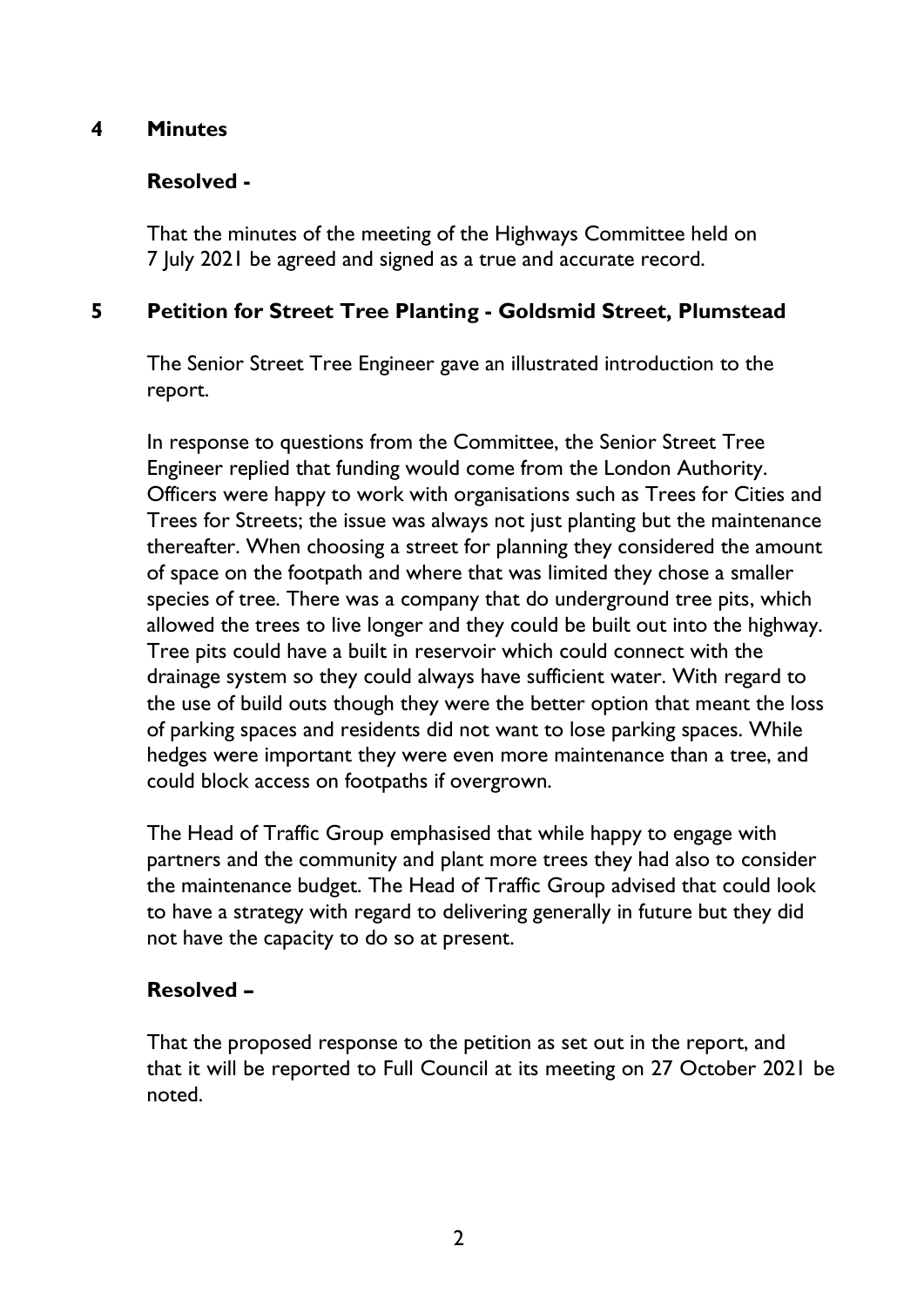### **6 Response to a Petition regarding illegal and dangerous driving in Vanbrugh Hill, Calvert Road and Annandale Road**

The Head of Traffic Group gave an illustrated introduction to the report.

In response to questions from the Committee, the Head of Traffic Group indicated that TfL might look at the warning signs on the traffic lights at the junction, but it was not thought that introducing new traffic lights in that road was an option. He agreed that a modal filter would predominantly solve the issue. He replied that during the site visit undertaken by the Cabinet Member for Environment, Sustainability and Transport and the Assistant Director of Regeneration, Enterprise and Skills (Transportation) certain areas were identified that could be improved or enhanced without the need to install a new crossing but putting in a zebra crossing might be the safest option to consider for the road. With regard to alternative funding sources it would be unlikely that they would use income from enforcement but there might potentially be some section 106 money from developments in the area to improve the road network.

The Committee was addressed by the lead petitioner. She felt that there were inaccuracies in the report and the presentation. She detailed the composition of the community, and related the problems that they faced in crossing the road, that it was now impossible to cycle, and highlighted the threatening behaviour of dangerous drivers. She explained that Vanbrugh Hill was now a racetrack with rat runners traveling at 40/50 mph on the wrong side of the road, with some turning off into Calvert Road and Annandale Road. She added that the HGV weight limit was not being enforced. The lead petitioner requested that

- a white line be put down the centre of the road
- there be an enforcement camera to enforce both the white line and the speed limit
- consideration be given to making it a no through road from Vanbrugh Hill to Woolwich Road after consultation with residents
- there be suitable signage
- the yellow box junction be repositioned.

The Committee was addressed by a resident in support of the petition. He had noted that Calvert Road was getting busier at certain times, with nearly all the vehicles turning off onto Trafalgar Road, which was indicative that it had become a rat run.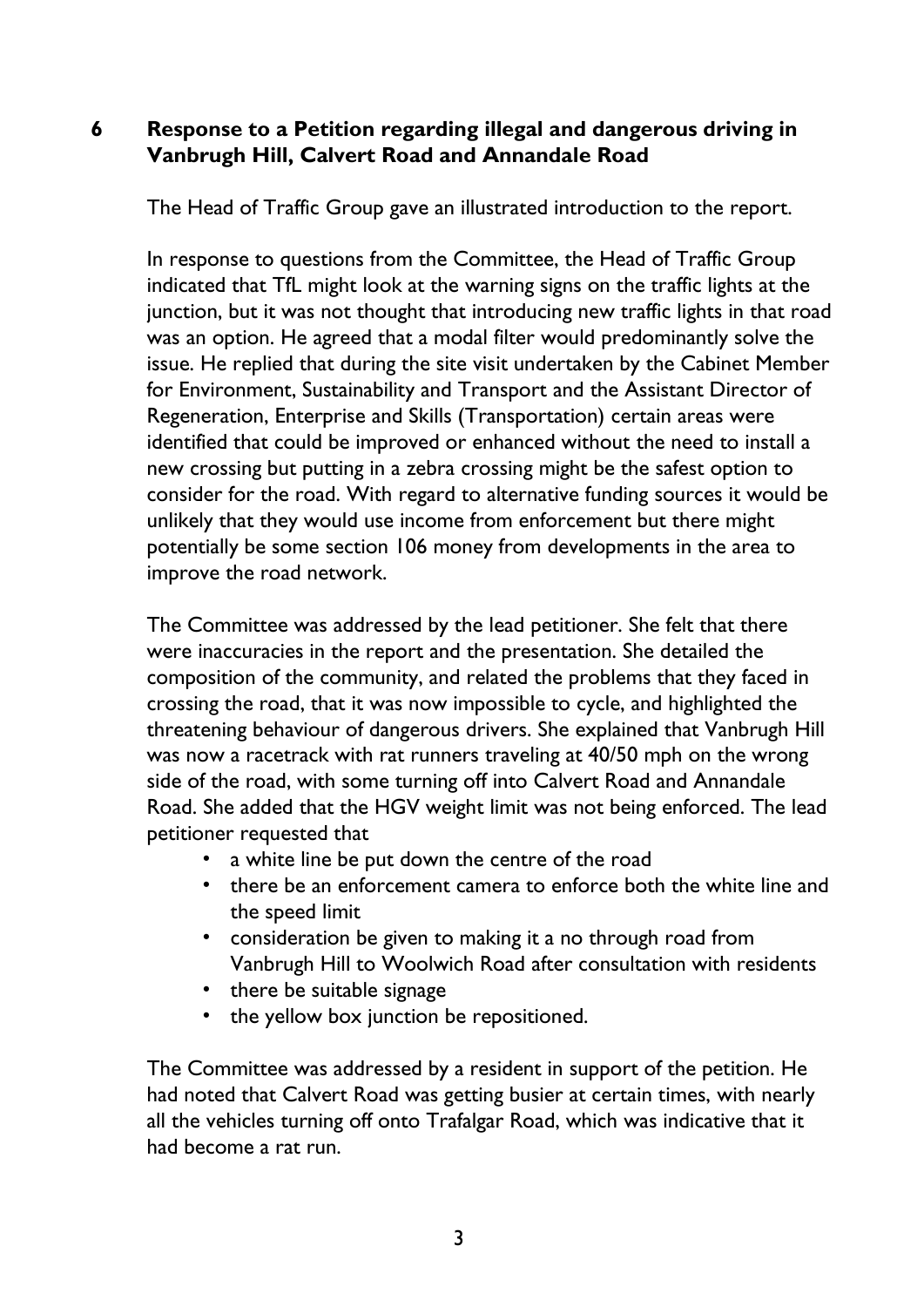The Head of Traffic Group in response advised that when they met with the Police they would be talking about the white line. With regard to having a camera on the traffic lights, the position of the yellow box junction, and cycle route, that would be discussed with TfL. Officers would look at improving the walking facilities. An issue with signage was that as drivers were increasingly reliant on electronic maps they were following them rather than signs.

The Head of Traffic Group agreed to Officers holding a site visit with the lead petitioner.

Members discussed the matter. The Committee endorsed the Officers' recommendation but queried what could be done in the short term to support residents. Officers were asked to look at the short time allowed for crossing and lack of access for wheelchairs; it was hoped the crossing could be improved and replaced with a better one. It was noted that cycling was dangerous in the area and that there was an issue with lorries. Clarity was sought on what cameras were present, whether for speed or moving traffic traffic. It was recognised it was difficult to get enforcement cameras installed and it was suggested whether a dummy camera could at least be put up. It was acknowledged that while there was controversy around LTNs they were one possible measure to address car use. It was felt that the option of closing off Calvert Road and Annandale Road and having a modal filter on Vanbrugh Hill subject to consultation should be considered. It was suggested that they explore other alternatives as well such as build outs, chicanes and humps.

The Head of Traffic Group advised that the white line discussion with the police, and improvements of the existing features were all measures that could be done in the short term. The crossing time for pedestrians and a potential red light camera would be raised with TfL. Powers to deal with moving traffic contraventions had recently moved to the local authority.

Officers to provide responses to the following questions:

- 1. When is the analysis of the consultation responses expected to conclude?
- 2. What percentage of the consultation response was from Calvert Road and Annandale Road?
- 3. Is the weight limit still in place and are the cameras actually working to enforce it on Romney Road?

## **Action: DRES (Highways)**

The Chair thanked the lead petitioner for bringing the matter to the attention of the authority. The Chair requested Officers to report back to the Committee at a future date on actions taken.